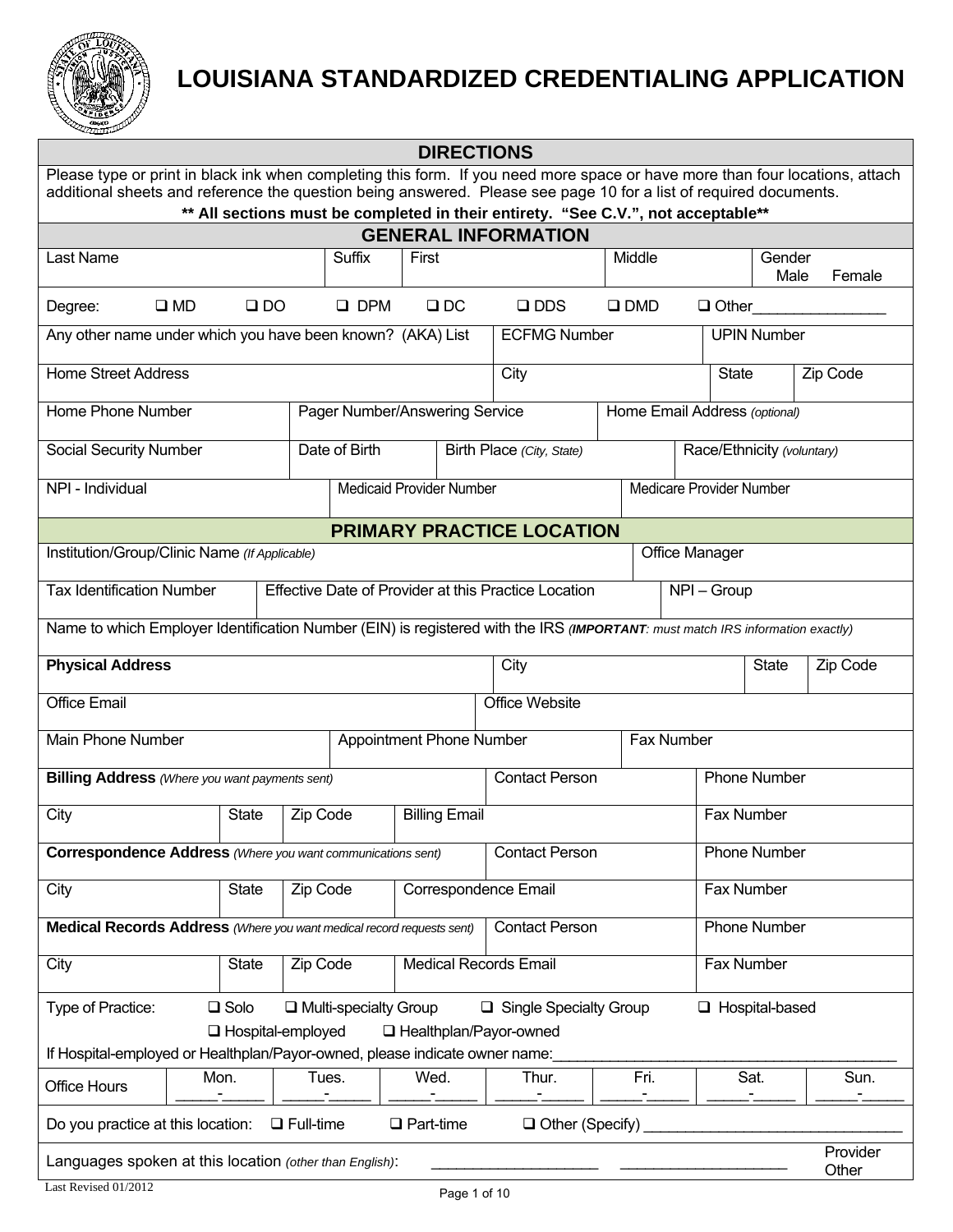|                                                                                                                               |                                    |                              |                      |                                         |      | <b>PRIMARY PRACTICE LOCATION CONTINUED</b>                                                                                                                                                                                                                |      |                       |                       |                    |
|-------------------------------------------------------------------------------------------------------------------------------|------------------------------------|------------------------------|----------------------|-----------------------------------------|------|-----------------------------------------------------------------------------------------------------------------------------------------------------------------------------------------------------------------------------------------------------------|------|-----------------------|-----------------------|--------------------|
| <b>Accepting Patients?</b>                                                                                                    | $\Box$ New<br>$\Box$ Existing Only |                              |                      | Other (Specify)                         |      | $\Box$ Only family members of existing patients                                                                                                                                                                                                           |      |                       |                       |                    |
| Age group(s) treated:                                                                                                         | $\Box$ 0-6 years<br>$\Box$ Over 65 |                              |                      | $\square$ 7-11 years<br>$\Box$ All Ages |      | $\Box$ 12-18 years<br>□ Other (Specify):                                                                                                                                                                                                                  |      | $\Box$ 19-65 years    |                       |                    |
| Are PAs and/or nurse/paraprofessional<br>practitioners used?                                                                  |                                    |                              | $\Box$ Yes $\Box$ No |                                         |      | Is this facility wheelchair/ handicapped<br>accessible?                                                                                                                                                                                                   |      |                       | □Yes □No              |                    |
| Does the office offer handicapped access for:                                                                                 |                                    |                              |                      | Building: □Yes □No                      |      | Parking: □Yes □No<br>Other: <u>with the community of the community of the community of the community of the community of the community of the community of the community of the community of the community of the community of the community of the c</u> |      |                       |                       | Restroom: □Yes □No |
| Accessible by public transportation: Bus: UYes UNo Courier Service: UYes UNo Other:                                           |                                    |                              |                      |                                         |      |                                                                                                                                                                                                                                                           |      |                       |                       |                    |
| Offers services for the disabled: Text Telephony (TTY): Lates Land American Sign Language: Lates Land                         |                                    |                              |                      |                                         |      | Mental/Physical Impairment Services: UYes UNo                                                                                                                                                                                                             |      |                       |                       |                    |
| Does the office meet the Americans with Disabilities Act (ADA) accessibility requirements? □ Yes □ No                         |                                    |                              |                      |                                         |      |                                                                                                                                                                                                                                                           |      |                       |                       |                    |
| <b>Emergency After Hours Number</b>                                                                                           |                                    |                              |                      |                                         |      | Arrangements for 24 hour / 7 day a week coverage (Specify)                                                                                                                                                                                                |      |                       |                       |                    |
| Group, Covering or<br>Collaborating Physician(s):                                                                             |                                    |                              |                      |                                         |      |                                                                                                                                                                                                                                                           |      |                       |                       |                    |
| <b>Contact Name:</b>                                                                                                          |                                    |                              |                      |                                         |      | <b>Contact Phone Number:</b>                                                                                                                                                                                                                              |      |                       |                       |                    |
|                                                                                                                               |                                    |                              |                      |                                         |      | <b>SECOND PRACTICE LOCATION</b>                                                                                                                                                                                                                           |      |                       |                       |                    |
| Institution/Group/Clinic Name (If Applicable)                                                                                 |                                    |                              |                      |                                         |      |                                                                                                                                                                                                                                                           |      | <b>Office Manager</b> |                       |                    |
| <b>Tax Identification Number</b>                                                                                              |                                    |                              |                      |                                         |      | Effective Date of Provider at this Practice Location                                                                                                                                                                                                      |      | NPI - Group           |                       |                    |
| Name to which Employer Identification Number (EIN) is registered with the IRS (IMPORTANT: must match IRS information exactly) |                                    |                              |                      |                                         |      |                                                                                                                                                                                                                                                           |      |                       |                       |                    |
| <b>Physical Address</b>                                                                                                       |                                    |                              |                      |                                         | City |                                                                                                                                                                                                                                                           |      |                       | <b>State</b>          | Zip Code           |
| <b>Office Email</b>                                                                                                           |                                    |                              |                      |                                         |      | Office Website                                                                                                                                                                                                                                            |      |                       |                       |                    |
| <b>Main Phone Number</b>                                                                                                      |                                    |                              |                      | Appointment Phone Number                |      |                                                                                                                                                                                                                                                           |      | Fax Number            |                       |                    |
| <b>Billing Address</b> (Where you want payments sent)                                                                         |                                    |                              |                      |                                         |      | <b>Contact Person</b>                                                                                                                                                                                                                                     |      |                       | <b>Phone Number</b>   |                    |
| City                                                                                                                          | <b>State</b>                       | Zip Code                     |                      | <b>Billing Email</b>                    |      |                                                                                                                                                                                                                                                           |      |                       | Fax Number            |                    |
| <b>Correspondence Address</b> (Where you want communications sent)                                                            |                                    |                              |                      |                                         |      | <b>Contact Person</b>                                                                                                                                                                                                                                     |      |                       | <b>Phone Number</b>   |                    |
| City                                                                                                                          | <b>State</b>                       | Zip Code                     |                      | Correspondence Email                    |      |                                                                                                                                                                                                                                                           |      |                       | Fax Number            |                    |
| Medical Records Address (Where you want medical record requests sent)                                                         |                                    |                              |                      |                                         |      | <b>Contact Person</b>                                                                                                                                                                                                                                     |      |                       | <b>Phone Number</b>   |                    |
| City                                                                                                                          | <b>State</b>                       | Zip Code                     |                      | <b>Medical Records Email</b>            |      |                                                                                                                                                                                                                                                           |      |                       | Fax Number            |                    |
| Type of Practice:                                                                                                             | $\square$ Solo                     | $\Box$ Multi-specialty Group |                      |                                         |      | $\Box$ Single Specialty Group                                                                                                                                                                                                                             |      |                       | $\Box$ Hospital-based |                    |
| If Hospital-employed or Healthplan/Payor-owned, please indicate owner name:                                                   |                                    | □ Hospital-employed          |                      | □ Healthplan/Payor-owned                |      |                                                                                                                                                                                                                                                           |      |                       |                       |                    |
| <b>Office Hours</b>                                                                                                           | Mon.                               | Tues.                        |                      | Wed.                                    |      | Thur.                                                                                                                                                                                                                                                     | Fri. |                       | Sat.                  | Sun.               |
| Do you practice at this location:                                                                                             |                                    | $\Box$ Full-time             |                      | $\Box$ Part-time                        |      | $\Box$ Other (Specify)                                                                                                                                                                                                                                    |      |                       |                       |                    |
| Languages spoken at this location (other than English):                                                                       |                                    |                              |                      |                                         |      |                                                                                                                                                                                                                                                           |      |                       |                       | Provider<br>Other  |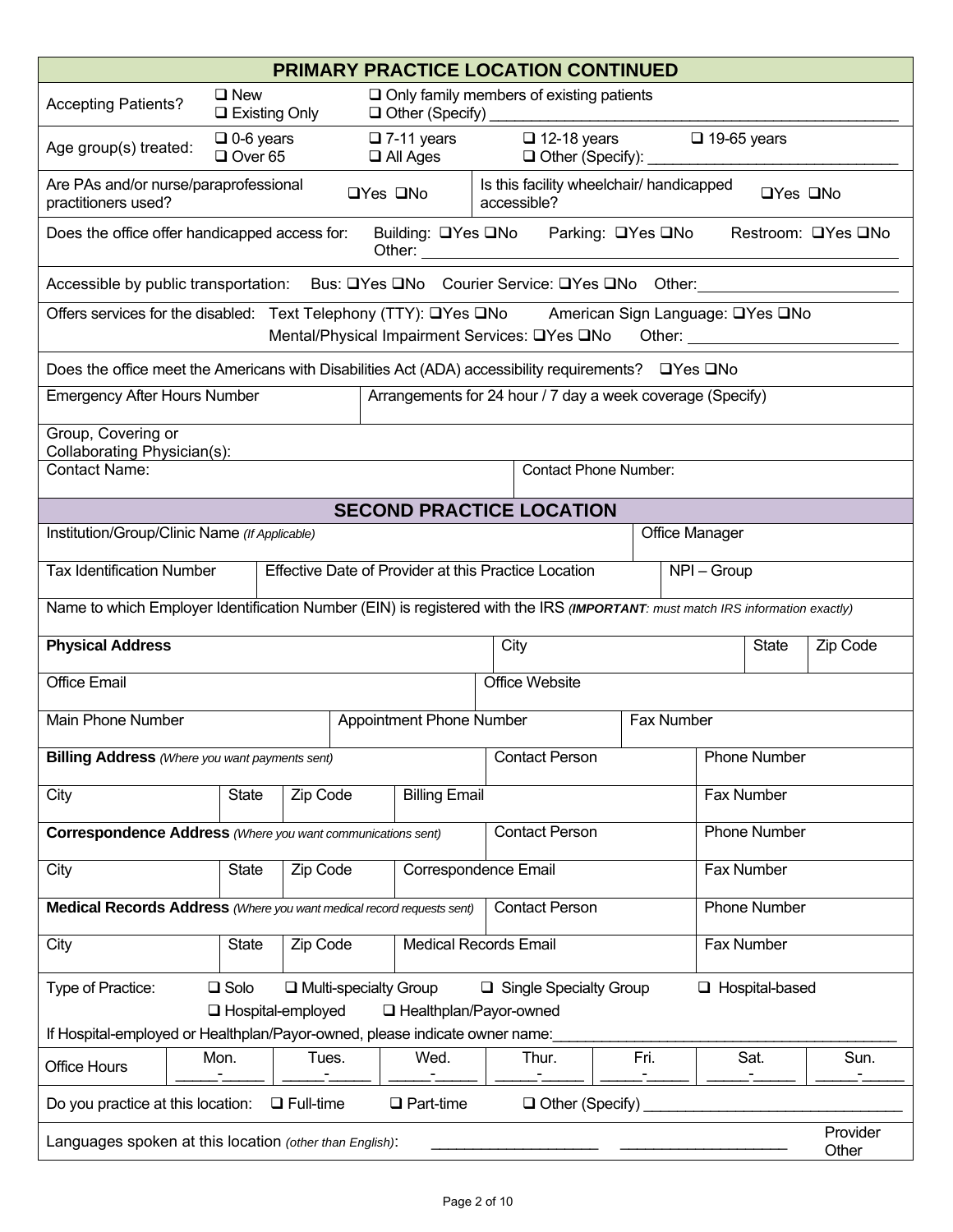|                                                                                                                               |                                       |                              | <b>SECOND PRACTICE LOCATION CONTINUED</b>                                 |                                       |                                               |                |                    |                       |                    |
|-------------------------------------------------------------------------------------------------------------------------------|---------------------------------------|------------------------------|---------------------------------------------------------------------------|---------------------------------------|-----------------------------------------------|----------------|--------------------|-----------------------|--------------------|
| <b>Accepting Patients?</b>                                                                                                    | $\Box$ New<br>$\Box$ Existing Only    |                              | $\Box$ Only family members of existing patients                           |                                       |                                               |                |                    |                       |                    |
| Age group(s) treated:                                                                                                         | $\Box$ 0-6 years<br>$\Box$ Over 65    |                              | $\Box$ 7-11 years<br>$\Box$ All Ages                                      |                                       | $\Box$ 12-18 years<br>□ Other (Specify): ____ |                | $\Box$ 19-65 years |                       |                    |
| Are PAs and/or nurse/paraprofessional<br>practitioners used?                                                                  |                                       |                              | $\Box$ Yes $\Box$ No                                                      | accessible?                           | Is this facility wheelchair/ handicapped      |                |                    | □Yes □No              |                    |
| Does the office offer handicapped access for:                                                                                 |                                       |                              | Building: □Yes □No Parking: □Yes □No                                      |                                       |                                               |                |                    |                       | Restroom: □Yes □No |
| Accessible by public transportation: Bus: □Yes □No Courier Service: □Yes □No Other: 1990 Cuber 2010                           |                                       |                              |                                                                           |                                       |                                               |                |                    |                       |                    |
| Offers services for the disabled: Text Telephony (TTY): Lates Land American Sign Language: Lates Land                         |                                       |                              | Mental/Physical Impairment Services: UYes UNo Other: ______________       |                                       |                                               |                |                    |                       |                    |
| Does the office meet the Americans with Disabilities Act (ADA) accessibility requirements? $\Box$ Yes $\Box$ No               |                                       |                              |                                                                           |                                       |                                               |                |                    |                       |                    |
| <b>Emergency After Hours Number</b>                                                                                           |                                       |                              | Arrangements for 24 hour / 7 day a week coverage (Specify)                |                                       |                                               |                |                    |                       |                    |
| Group, Covering or<br>Collaborating Physician(s):                                                                             |                                       |                              |                                                                           |                                       |                                               |                |                    |                       |                    |
| <b>Contact Phone Number:</b><br><b>Contact Name:</b>                                                                          |                                       |                              |                                                                           |                                       |                                               |                |                    |                       |                    |
|                                                                                                                               |                                       |                              | THIRD PRACTICE LOCATION                                                   |                                       |                                               |                |                    |                       |                    |
| Institution/Group/Clinic Name (If Applicable)                                                                                 |                                       |                              |                                                                           |                                       |                                               | Office Manager |                    |                       |                    |
| <b>Tax Identification Number</b>                                                                                              |                                       |                              | Effective Date of Provider at this Practice Location                      |                                       |                                               |                | $NPI - Group$      |                       |                    |
| Name to which Employer Identification Number (EIN) is registered with the IRS (IMPORTANT: must match IRS information exactly) |                                       |                              |                                                                           |                                       |                                               |                |                    |                       |                    |
| <b>Physical Address</b>                                                                                                       |                                       |                              |                                                                           | City                                  |                                               |                |                    | State                 | Zip Code           |
| <b>Office Email</b>                                                                                                           |                                       |                              |                                                                           |                                       | Office Website                                |                |                    |                       |                    |
| <b>Main Phone Number</b>                                                                                                      |                                       |                              | Appointment Phone Number                                                  |                                       |                                               | Fax Number     |                    |                       |                    |
| <b>Billing Address</b> (Where you want payments sent)                                                                         |                                       |                              |                                                                           |                                       | <b>Contact Person</b>                         |                |                    | <b>Phone Number</b>   |                    |
| City                                                                                                                          | State                                 | Zip Code                     | <b>Billing Email</b>                                                      | Fax Number                            |                                               |                |                    |                       |                    |
| <b>Correspondence Address</b> (Where you want communications sent)                                                            |                                       |                              |                                                                           | <b>Contact Person</b><br>Phone Number |                                               |                |                    |                       |                    |
| City                                                                                                                          | <b>State</b>                          | Zip Code                     | Correspondence Email                                                      |                                       |                                               |                | Fax Number         |                       |                    |
| Medical Records Address (Where you want medical record requests sent)                                                         |                                       |                              |                                                                           |                                       | <b>Contact Person</b>                         |                |                    | Phone Number          |                    |
| City                                                                                                                          | <b>State</b>                          | Zip Code                     | <b>Medical Records Email</b>                                              |                                       |                                               |                | Fax Number         |                       |                    |
| Type of Practice:                                                                                                             | $\square$ Solo                        | $\Box$ Multi-specialty Group |                                                                           |                                       | $\Box$ Single Specialty Group                 |                |                    | $\Box$ Hospital-based |                    |
| If Hospital-employed or Healthplan/Payor-owned, please indicate owner name:                                                   | □ Hospital-employed                   |                              | □ Healthplan/Payor-owned                                                  |                                       |                                               |                |                    |                       |                    |
| <b>Office Hours</b>                                                                                                           | Mon.                                  | Tues.                        | Wed.                                                                      |                                       | Thur.                                         | Fri.           |                    | Sat.                  | Sun.               |
| Do you practice at this location:                                                                                             |                                       | $\Box$ Full-time             | $\Box$ Part-time                                                          |                                       | $\Box$ Other (Specify)                        |                |                    |                       |                    |
| Languages spoken at this location (other than English):                                                                       |                                       |                              |                                                                           |                                       |                                               |                |                    |                       | Provider<br>Other  |
| <b>Accepting Patients?</b>                                                                                                    | $\square$ New<br>$\Box$ Existing Only |                              | $\Box$ Only family members of existing patients<br>$\Box$ Other (Specify) |                                       |                                               |                |                    |                       |                    |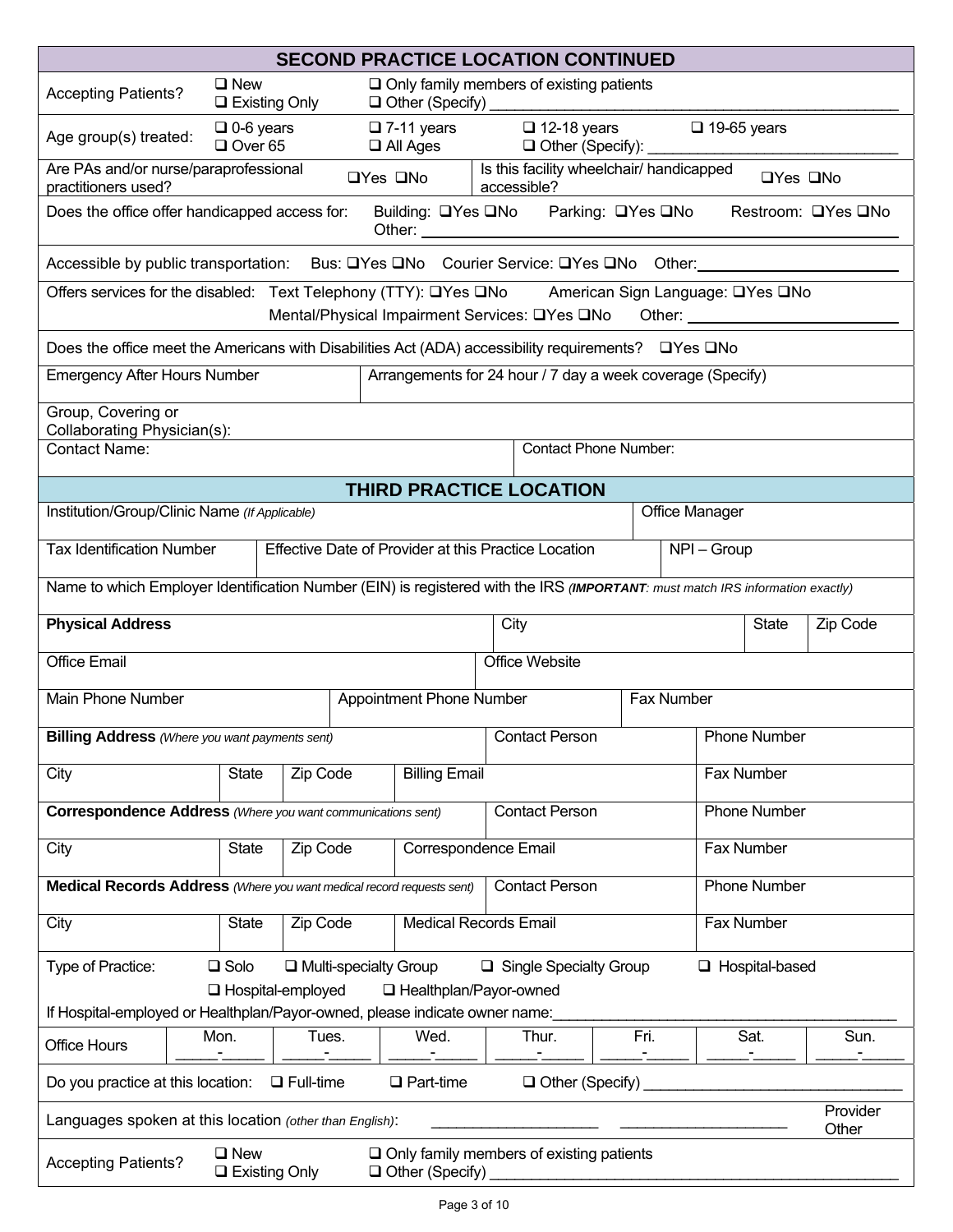|                                                                                                                               |                                       |                                                      |                              | THIRD PRACTICE LOCATION CONTINUED                                                                |                   |                       |                      |
|-------------------------------------------------------------------------------------------------------------------------------|---------------------------------------|------------------------------------------------------|------------------------------|--------------------------------------------------------------------------------------------------|-------------------|-----------------------|----------------------|
| Age group(s) treated:                                                                                                         | $\Box$ 0-6 years<br>$\Box$ Over 65    | $\square$ 7-11 years                                 | $\Box$ All Ages              | $\Box$ 12-18 years<br>Other (Specify): ____                                                      |                   | $\Box$ 19-65 years    |                      |
| Are PAs and/or nurse/paraprofessional<br>practitioners used?                                                                  |                                       | $\Box$ Yes $\Box$ No                                 |                              | Is this facility wheelchair/ handicapped<br>accessible?                                          |                   |                       | $\Box$ Yes $\Box$ No |
| Does the office offer handicapped access for:                                                                                 |                                       |                                                      |                              | Building: □Yes □No Parking: □Yes □No                                                             |                   |                       | Restroom: □Yes □No   |
| Accessible by public transportation: Bus: □Yes □No Courier Service: □Yes □No Other: Notelland Schell                          |                                       |                                                      |                              |                                                                                                  |                   |                       |                      |
| Offers services for the disabled: Text Telephony (TTY): QYes QNo American Sign Language: QYes QNo                             |                                       |                                                      |                              | Mental/Physical Impairment Services: Lates Land Other: _________________________                 |                   |                       |                      |
| Does the office meet the Americans with Disabilities Act (ADA) accessibility requirements? $\Box$ Yes $\Box$ No               |                                       |                                                      |                              |                                                                                                  |                   |                       |                      |
| <b>Emergency After Hours Number</b>                                                                                           |                                       |                                                      |                              | Arrangements for 24 hour / 7 day a week coverage (Specify)                                       |                   |                       |                      |
| Group, Covering or<br>Collaborating Physician(s):                                                                             |                                       |                                                      |                              |                                                                                                  |                   |                       |                      |
| <b>Contact Name:</b>                                                                                                          |                                       |                                                      |                              | <b>Contact Phone Number:</b>                                                                     |                   |                       |                      |
|                                                                                                                               |                                       |                                                      |                              | <b>FOURTH PRACTICE LOCATION</b>                                                                  |                   |                       |                      |
| Institution/Group/Clinic Name (If Applicable)                                                                                 |                                       |                                                      |                              | (If you have more than four locations, attach additional sheets with the following information.) |                   | <b>Office Manager</b> |                      |
| <b>Tax Identification Number</b>                                                                                              |                                       | Effective Date of Provider at this Practice Location |                              |                                                                                                  |                   | $NPI - Group$         |                      |
| Name to which Employer Identification Number (EIN) is registered with the IRS (IMPORTANT: must match IRS information exactly) |                                       |                                                      |                              |                                                                                                  |                   |                       |                      |
| <b>Physical Address</b>                                                                                                       |                                       |                                                      |                              | City                                                                                             |                   | <b>State</b>          | Zip Code             |
| <b>Office Email</b>                                                                                                           |                                       |                                                      |                              | Office Website                                                                                   |                   |                       |                      |
| Main Phone Number                                                                                                             |                                       | <b>Appointment Phone Number</b>                      |                              |                                                                                                  | <b>Fax Number</b> |                       |                      |
| <b>Billing Address</b> (Where you want payments sent)                                                                         |                                       |                                                      |                              | <b>Contact Person</b>                                                                            |                   | <b>Phone Number</b>   |                      |
| City                                                                                                                          | State Zip Code                        |                                                      | <b>Billing Email</b>         |                                                                                                  |                   | Fax Number            |                      |
| <b>Correspondence Address</b> (Where you want communications sent)                                                            |                                       |                                                      |                              | <b>Contact Person</b>                                                                            |                   | <b>Phone Number</b>   |                      |
| City                                                                                                                          | <b>State</b><br>Zip Code              |                                                      | Correspondence Email         |                                                                                                  |                   | Fax Number            |                      |
| Medical Records Address (Where you want medical record requests sent)                                                         |                                       |                                                      |                              | <b>Contact Person</b>                                                                            |                   | <b>Phone Number</b>   |                      |
| City                                                                                                                          | Zip Code<br><b>State</b>              |                                                      | <b>Medical Records Email</b> |                                                                                                  |                   | Fax Number            |                      |
| Type of Practice:                                                                                                             | $\square$ Solo                        | $\Box$ Multi-specialty Group                         |                              | $\Box$ Single Specialty Group                                                                    |                   | $\Box$ Hospital-based |                      |
| If Hospital-employed or Healthplan/Payor-owned, please indicate owner name:                                                   | □ Hospital-employed                   |                                                      | □ Healthplan/Payor-owned     |                                                                                                  |                   |                       |                      |
| Office Hours                                                                                                                  | Mon.                                  | Tues.                                                | Wed.                         | Thur.                                                                                            | Fri.              | Sat.                  | Sun.                 |
| Do you practice at this location:                                                                                             | $\Box$ Full-time                      | $\Box$ Part-time                                     |                              | $\Box$ Other (Specify)                                                                           |                   |                       |                      |
| Languages spoken at this location (other than English):                                                                       |                                       |                                                      |                              |                                                                                                  |                   |                       | Provider<br>Other    |
| <b>Accepting Patients?</b>                                                                                                    | $\square$ New<br>$\Box$ Existing Only |                                                      | $\Box$ Other (Specify)       | $\Box$ Only family members of existing patients                                                  |                   |                       |                      |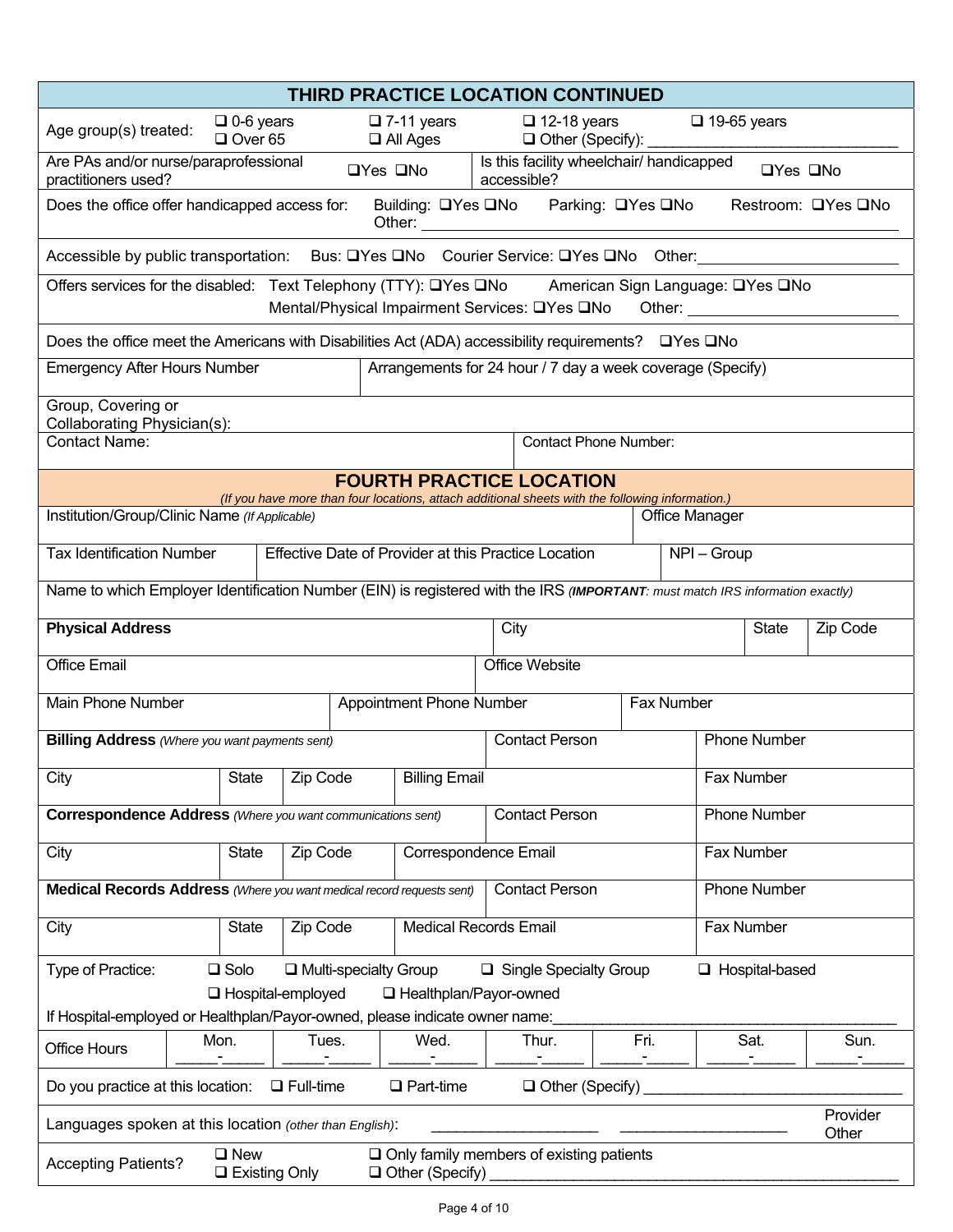|                                                                                                                                                                                                                                      |                                          |                                                                                           |             | <b>FOURTH PRACTICE LOCATION CONTINUED</b>                                                     |                                                                                                                |
|--------------------------------------------------------------------------------------------------------------------------------------------------------------------------------------------------------------------------------------|------------------------------------------|-------------------------------------------------------------------------------------------|-------------|-----------------------------------------------------------------------------------------------|----------------------------------------------------------------------------------------------------------------|
| Age group(s) treated:<br>$\Box$ Over 65                                                                                                                                                                                              | $\Box$ 0-6 years                         | $\square$ 7-11 years<br>$\Box$ All Ages                                                   |             | $\Box$ 12-18 years<br>$\Box$ Other (Specify):                                                 | $\Box$ 19-65 years                                                                                             |
| Are PAs and/or nurse/paraprofessional<br>practitioners used?                                                                                                                                                                         |                                          | $\Box$ Yes $\Box$ No                                                                      | accessible? | Is this facility wheelchair/ handicapped                                                      | □Yes □No                                                                                                       |
| Does the office offer handicapped access for:                                                                                                                                                                                        |                                          | Building: □Yes □No                                                                        |             | Parking: □Yes □No                                                                             | Restroom: □Yes □No                                                                                             |
| Accessible by public transportation: Bus: □Yes □No Courier Service: □Yes □No Other:                                                                                                                                                  |                                          |                                                                                           |             |                                                                                               |                                                                                                                |
| Offers services for the disabled: Text Telephony (TTY): □Yes □No American Sign Language: □Yes □No                                                                                                                                    |                                          | Mental/Physical Impairment Services: □Yes □No                                             |             |                                                                                               | Other: and the contract of the contract of the contract of the contract of the contract of the contract of the |
| Does the office meet the Americans with Disabilities Act (ADA) accessibility requirements? $\Box$ Yes $\Box$ No                                                                                                                      |                                          |                                                                                           |             |                                                                                               |                                                                                                                |
| <b>Emergency After Hours Number</b>                                                                                                                                                                                                  |                                          |                                                                                           |             | Arrangements for 24 hour / 7 day a week coverage (Specify)                                    |                                                                                                                |
| Group, Covering or<br>Collaborating Physician(s):                                                                                                                                                                                    |                                          |                                                                                           |             |                                                                                               |                                                                                                                |
| Contact Name:                                                                                                                                                                                                                        |                                          |                                                                                           |             | <b>Contact Phone Number:</b>                                                                  |                                                                                                                |
|                                                                                                                                                                                                                                      |                                          | <b>SPECIALTY &amp; CERTIFICATION</b><br>Please attach a copy of current certification(s). |             | (as recognized by American Board of Medical Specialties or other national certification body) |                                                                                                                |
| Type of Provider: □ Primary Care Physician □ Physician Specialist □ Both                                                                                                                                                             |                                          |                                                                                           |             |                                                                                               | □ Other Specialty:                                                                                             |
| Primary Specialty:                                                                                                                                                                                                                   |                                          |                                                                                           |             | Specialty Board Certified By:                                                                 |                                                                                                                |
| Second Specialty:                                                                                                                                                                                                                    |                                          |                                                                                           |             | Specialty Board Certified By:                                                                 |                                                                                                                |
| Third Specialty:                                                                                                                                                                                                                     |                                          |                                                                                           |             | Specialty Board Certified By:                                                                 |                                                                                                                |
|                                                                                                                                                                                                                                      |                                          | <b>DIRECTORY INFORMATION</b>                                                              |             |                                                                                               |                                                                                                                |
| Check whether the specialty and/or subspecialty(ies) listed above are practiced at each location. Indicate if each specialty is to be noted<br>in the directory. Disclaimer: Use of information may vary by healthcare organization. |                                          |                                                                                           |             |                                                                                               |                                                                                                                |
| <b>Primary Location</b>                                                                                                                                                                                                              | <b>Second Location</b>                   |                                                                                           |             | <b>Third Location</b>                                                                         | <b>Fourth Location</b>                                                                                         |
| $\Box$ Specialty<br>$\Box$ Directory                                                                                                                                                                                                 | $\Box$ Specialty                         |                                                                                           |             | $\Box$ Specialty                                                                              | $\Box$ Specialty                                                                                               |
| $\Box$ Sub-specialty                                                                                                                                                                                                                 | $\Box$ Directory<br>$\Box$ Sub-specialty |                                                                                           |             | $\Box$ Directory<br>$\Box$ Sub-specialty                                                      | $\Box$ Directory<br>$\Box$ Sub-specialty                                                                       |
| $\Box$ Directory                                                                                                                                                                                                                     | $\Box$ Directory                         |                                                                                           |             | $\Box$ Directory                                                                              | $\Box$ Directory                                                                                               |
| □ Sub-specialty                                                                                                                                                                                                                      | $\Box$ Sub-specialty                     |                                                                                           |             | $\Box$ Sub-specialty                                                                          | $\Box$ Sub-specialty                                                                                           |
| $\Box$ Directory                                                                                                                                                                                                                     | $\Box$ Directory                         |                                                                                           |             | $\Box$ Directory                                                                              | $\Box$ Directory                                                                                               |
|                                                                                                                                                                                                                                      |                                          | <b>PHO / IPA AFFILIATIONS*</b>                                                            |             |                                                                                               |                                                                                                                |
| List any other PHO's, IPA's, which you participate in and dates of participation:                                                                                                                                                    |                                          |                                                                                           |             |                                                                                               |                                                                                                                |
|                                                                                                                                                                                                                                      |                                          |                                                                                           |             |                                                                                               |                                                                                                                |
|                                                                                                                                                                                                                                      |                                          |                                                                                           |             |                                                                                               |                                                                                                                |
|                                                                                                                                                                                                                                      |                                          |                                                                                           |             |                                                                                               |                                                                                                                |
| *The intent of this section is to identify any contractual arrangements the physicians have that are in direct conflict with the Plan.                                                                                               |                                          |                                                                                           |             |                                                                                               |                                                                                                                |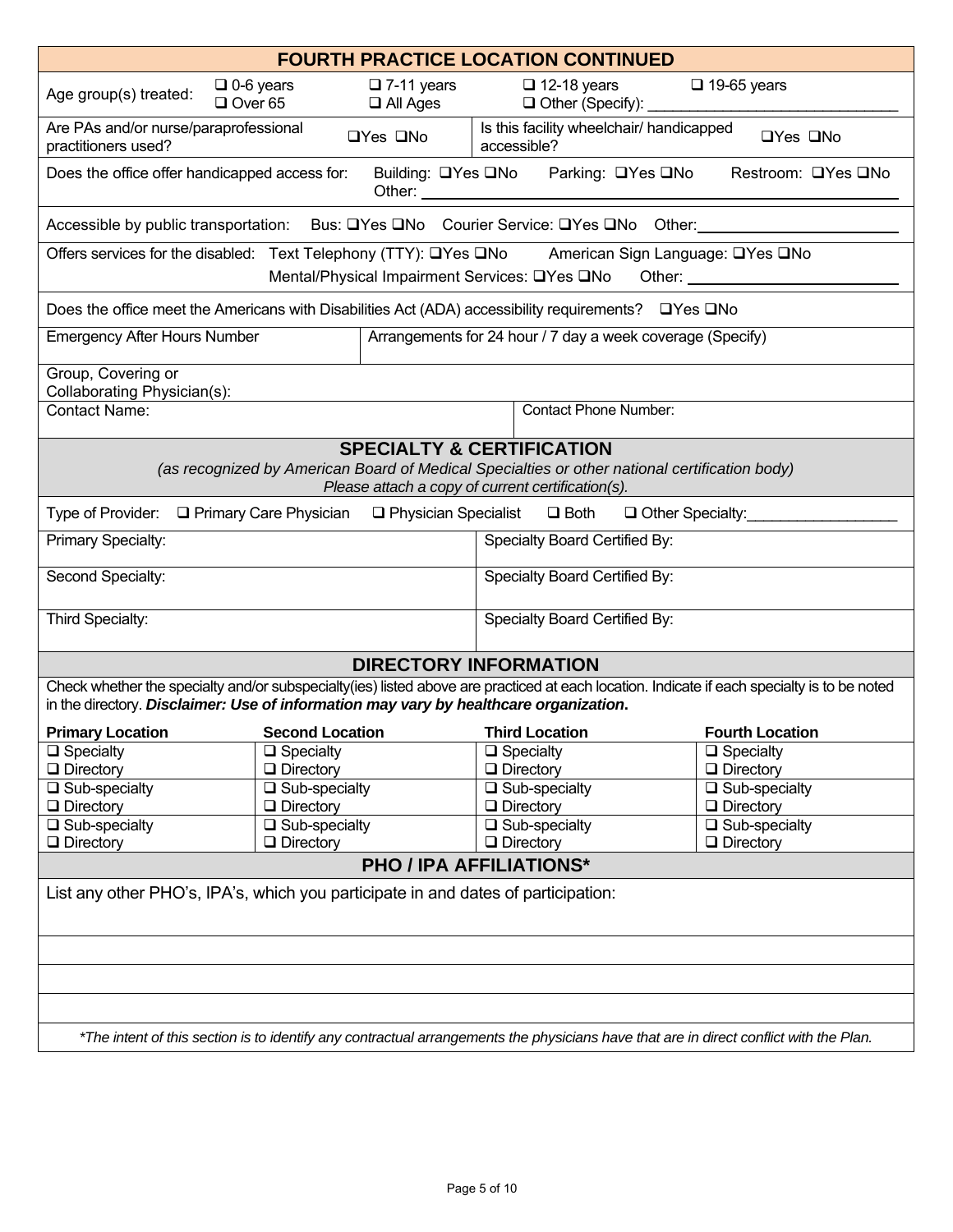|                                                                                                                                        | <b>CURRENT HOSPITAL AFFILIATION</b>                                                                                         |                                   |                                                                    |
|----------------------------------------------------------------------------------------------------------------------------------------|-----------------------------------------------------------------------------------------------------------------------------|-----------------------------------|--------------------------------------------------------------------|
| List the hospital to which you primarily admit your patients:                                                                          |                                                                                                                             |                                   |                                                                    |
| List in chronological order from oldest to most current all hospitals at which you currently have privileges:                          |                                                                                                                             |                                   |                                                                    |
| <b>Hospital</b>                                                                                                                        | <b>Location/Address</b>                                                                                                     |                                   | <b>Effective Date</b><br><b>Type of Privileges</b><br><b>MO/YR</b> |
|                                                                                                                                        |                                                                                                                             |                                   |                                                                    |
|                                                                                                                                        |                                                                                                                             |                                   |                                                                    |
| If you do not have admitting privileges, who admits for you and to what hospital? Please list provider's name, specialty and hospital. |                                                                                                                             |                                   |                                                                    |
|                                                                                                                                        | <b>EDUCATION</b><br>If additional training to what is requested below has been completed, please attach on a separate form. |                                   |                                                                    |
| <b>Medical/Professional School:</b>                                                                                                    |                                                                                                                             |                                   |                                                                    |
| City                                                                                                                                   | <b>State</b>                                                                                                                |                                   | Zip                                                                |
| Degree                                                                                                                                 |                                                                                                                             | Year of Graduation                | Dates Attended (MO/YR):<br>From: ________ to _______               |
| <b>Internship: Institution Name</b>                                                                                                    |                                                                                                                             | Type of Training                  |                                                                    |
| City                                                                                                                                   | <b>State</b>                                                                                                                |                                   |                                                                    |
| <b>University Affiliation</b>                                                                                                          |                                                                                                                             | Completed<br>$\Box$ Yes $\Box$ No | Dates Attended (MO/YR):<br>From: _________ to _________            |
| <b>Residency: Institution Name</b>                                                                                                     |                                                                                                                             | Type of Residency                 | $\Box$ Clinical<br>$\Box$ Research                                 |
| City                                                                                                                                   | <b>State</b>                                                                                                                |                                   | Dates Attended (MO/YR):<br>From: _________ to ________             |
| <b>University Affiliation</b>                                                                                                          |                                                                                                                             | Completed: □ Yes                  | $\square$ No                                                       |
| <b>Residency: Institution Name</b>                                                                                                     |                                                                                                                             | <b>Type of Residency</b>          | <b>Q</b> Clinical<br>$\Box$ Research                               |
| City                                                                                                                                   | <b>State</b>                                                                                                                |                                   | Dates Attended (MO/YR):<br>From: _________ to ______               |
| <b>University Affiliation</b>                                                                                                          |                                                                                                                             | Completed:<br>$\square$ Yes       | $\square$ No                                                       |
| <b>Fellowship: Institution Name</b>                                                                                                    |                                                                                                                             | <b>Specialty Field</b>            | Dates Attended (MO/YR):<br>From: _________ to ________             |
| City                                                                                                                                   | <b>State</b>                                                                                                                |                                   | Completed<br>$\Box$ Yes $\Box$ No                                  |
|                                                                                                                                        |                                                                                                                             | Type of Fellowship                | <b>Q</b> Clinical<br>$\square$ Research                            |
| <b>Fellowship: Institution Name</b>                                                                                                    |                                                                                                                             | <b>Subspecialty Fields</b>        | Dates Attended (MO/YR):<br>From: $\_\_\_\_\_$ to $\_\_\_\_\$       |
| City                                                                                                                                   | <b>State</b>                                                                                                                |                                   | Completed<br>$\Box$ Yes $\Box$ No                                  |
|                                                                                                                                        |                                                                                                                             | Type of Fellowship                | <b>Q</b> Clinical<br>$\square$ Research                            |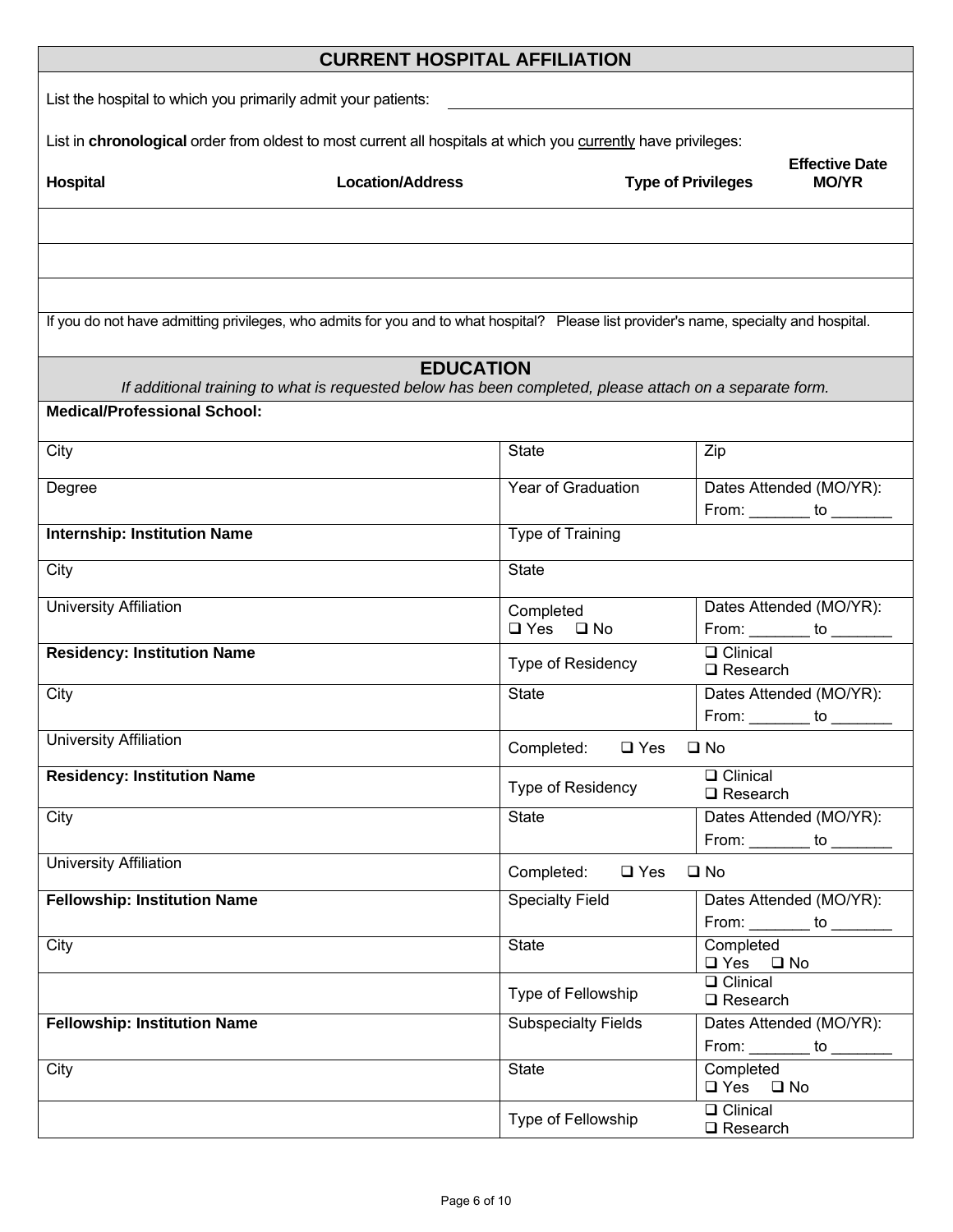| Using the following codes, please list in <b>chronological order</b> from oldest to most current your work history from the time you<br>completed your medical training to the present. It is very important that you use the MONTH and YEAR for each entity listed.                                                                                                                                                            |                            |    |             |
|---------------------------------------------------------------------------------------------------------------------------------------------------------------------------------------------------------------------------------------------------------------------------------------------------------------------------------------------------------------------------------------------------------------------------------|----------------------------|----|-------------|
| Work history is critical. Failure to provide this information may delay your credentialing.                                                                                                                                                                                                                                                                                                                                     |                            |    |             |
| Code:                                                                                                                                                                                                                                                                                                                                                                                                                           |                            |    |             |
| $C = \text{Clinic/Group}$ $S = \text{Solo Practice}$<br>$A =$ Academic (Paid Teaching Appointments)<br>$H =$ Civilian Hospital Medical Staff Appointment<br>M = Military Service (Including Hospital Staff Appointments)                                                                                                                                                                                                        |                            |    | $O =$ Other |
| <b>CODE</b><br><b>NAME AND ADDRESS OF ENTITY</b>                                                                                                                                                                                                                                                                                                                                                                                | DATE (From MO/YR to MO/YR) |    |             |
| $\overline{\phantom{a}}$ to $\overline{\phantom{a}}$ /                                                                                                                                                                                                                                                                                                                                                                          |                            |    |             |
|                                                                                                                                                                                                                                                                                                                                                                                                                                 |                            |    |             |
| $\frac{1}{\sqrt{2}}$ to $\frac{1}{\sqrt{2}}$                                                                                                                                                                                                                                                                                                                                                                                    |                            |    |             |
|                                                                                                                                                                                                                                                                                                                                                                                                                                 |                            |    |             |
| $\frac{1}{\sqrt{1-\frac{1}{2}}}\frac{1}{\sqrt{1-\frac{1}{2}}}\frac{1}{\sqrt{1-\frac{1}{2}}}\frac{1}{\sqrt{1-\frac{1}{2}}}\frac{1}{\sqrt{1-\frac{1}{2}}}\frac{1}{\sqrt{1-\frac{1}{2}}}\frac{1}{\sqrt{1-\frac{1}{2}}}\frac{1}{\sqrt{1-\frac{1}{2}}}\frac{1}{\sqrt{1-\frac{1}{2}}}\frac{1}{\sqrt{1-\frac{1}{2}}}\frac{1}{\sqrt{1-\frac{1}{2}}}\frac{1}{\sqrt{1-\frac{1}{2}}}\frac{1}{\sqrt{1-\frac{1}{2}}}\frac{1}{\sqrt{1-\frac{$ |                            |    |             |
| $\frac{1}{\sqrt{2}}$ to $\frac{1}{\sqrt{2}}$                                                                                                                                                                                                                                                                                                                                                                                    |                            |    |             |
|                                                                                                                                                                                                                                                                                                                                                                                                                                 |                            |    |             |
| $\frac{l}{l}$ to $\frac{l}{l}$ to $\frac{l}{l}$                                                                                                                                                                                                                                                                                                                                                                                 |                            |    |             |
|                                                                                                                                                                                                                                                                                                                                                                                                                                 |                            |    |             |
| $\frac{1}{\sqrt{1-\frac{1}{2}}}\left\vert \frac{1}{\sqrt{1-\frac{1}{2}}}\right\vert$ to $\frac{1}{\sqrt{1-\frac{1}{2}}}\left\vert \frac{1}{\sqrt{1-\frac{1}{2}}}\right\vert$                                                                                                                                                                                                                                                    |                            |    |             |
|                                                                                                                                                                                                                                                                                                                                                                                                                                 |                            |    |             |
| $\frac{1}{\sqrt{1-\frac{1}{2}}}\cos\left(\frac{1}{2}\right)$ to $\frac{1}{\sqrt{1-\frac{1}{2}}}\cos\left(\frac{1}{2}\right)$                                                                                                                                                                                                                                                                                                    |                            |    |             |
|                                                                                                                                                                                                                                                                                                                                                                                                                                 |                            | to |             |
|                                                                                                                                                                                                                                                                                                                                                                                                                                 |                            |    |             |
| <b>WORK HISTORY GAP</b>                                                                                                                                                                                                                                                                                                                                                                                                         |                            |    |             |
| In the following section, please explain any gaps of two months or more in your education, post-graduate training or work history.<br>Failure to provide this information may delay your credentialing                                                                                                                                                                                                                          |                            |    |             |
|                                                                                                                                                                                                                                                                                                                                                                                                                                 |                            |    |             |
|                                                                                                                                                                                                                                                                                                                                                                                                                                 |                            |    |             |
|                                                                                                                                                                                                                                                                                                                                                                                                                                 |                            |    |             |
|                                                                                                                                                                                                                                                                                                                                                                                                                                 |                            |    |             |
|                                                                                                                                                                                                                                                                                                                                                                                                                                 |                            |    |             |
|                                                                                                                                                                                                                                                                                                                                                                                                                                 |                            |    |             |
|                                                                                                                                                                                                                                                                                                                                                                                                                                 |                            |    |             |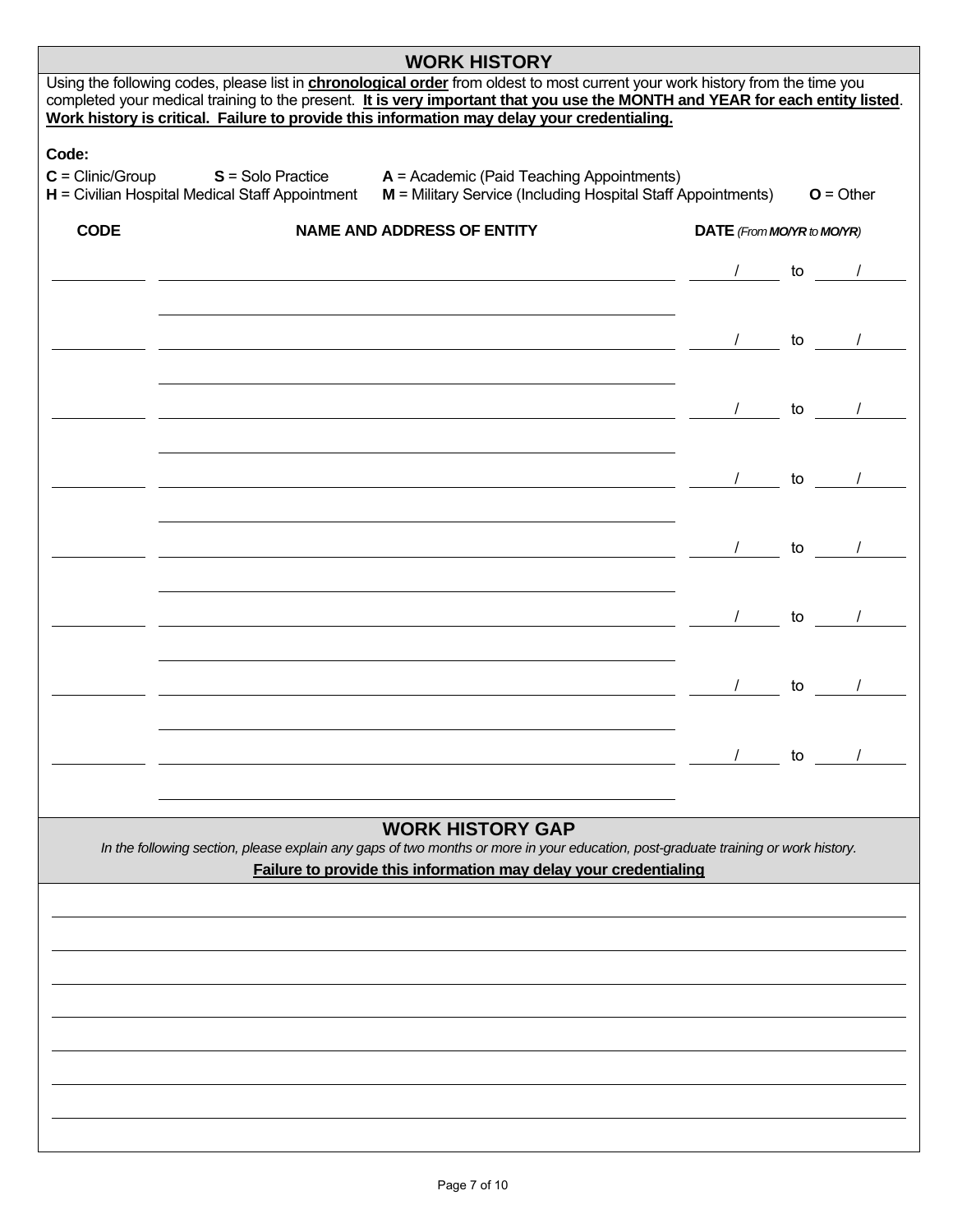|                                                                                                                                                                                                                                                                          | <b>PROFESSIONAL LICENSES</b>                              |                                                                                                     |                        |
|--------------------------------------------------------------------------------------------------------------------------------------------------------------------------------------------------------------------------------------------------------------------------|-----------------------------------------------------------|-----------------------------------------------------------------------------------------------------|------------------------|
| <b>Professional Licenses</b>                                                                                                                                                                                                                                             | <b>License Number</b>                                     | <b>Date Obtained</b>                                                                                | <b>Expiration Date</b> |
| <b>State License</b>                                                                                                                                                                                                                                                     |                                                           |                                                                                                     |                        |
| Federal DEA Reg Number                                                                                                                                                                                                                                                   |                                                           |                                                                                                     |                        |
| <b>State CDS License Number</b>                                                                                                                                                                                                                                          |                                                           |                                                                                                     |                        |
| <b>CLIA Certificate</b>                                                                                                                                                                                                                                                  |                                                           |                                                                                                     |                        |
| Are laboratory testing procedures (as covered by the Clinical Improvement Act – CLIA) currently being performed at your office<br>site where members are seen?<br>$\Box$ Yes $\Box$ No If yes, a current copy of your CLIA Registration must accompany this application. |                                                           |                                                                                                     |                        |
| For Dentists Only - Do you perform any procedures in the office setting utilizing conscious sedation or any anesthesia (other<br>than oral analgesic?)<br>$\Box$ Yes $\Box$ No If yes, a copy of your Anesthesia Permit must accompany this application.                 |                                                           |                                                                                                     |                        |
| Have you been or are you currently licensed in any other state? If YES, please complete the following:                                                                                                                                                                   |                                                           |                                                                                                     |                        |
| <b>License Number</b>                                                                                                                                                                                                                                                    | <b>State</b>                                              | Date Obtained                                                                                       | <b>Expiration Date</b> |
| License Number                                                                                                                                                                                                                                                           | <b>State</b>                                              | Date Obtained                                                                                       | <b>Expiration Date</b> |
| License Number                                                                                                                                                                                                                                                           | <b>State</b>                                              | Date Obtained                                                                                       | <b>Expiration Date</b> |
|                                                                                                                                                                                                                                                                          |                                                           | (Please attach a copy of all licenses listed above and additional ones in other states not listed.) |                        |
|                                                                                                                                                                                                                                                                          | <b>REFERENCES</b>                                         |                                                                                                     |                        |
| List, as professional references, three or more peers (Physicians of the same or similar specialty) who are                                                                                                                                                              | (References should not be relatives or current partners.) | familiar with your work effort and skills during the past two years.                                |                        |
| Name                                                                                                                                                                                                                                                                     | Specialty                                                 | <b>Phone Number</b>                                                                                 |                        |
| <b>Street Address</b>                                                                                                                                                                                                                                                    | City                                                      | <b>State</b>                                                                                        | Zip                    |
| Name                                                                                                                                                                                                                                                                     | Specialty                                                 | <b>Phone Number</b>                                                                                 |                        |
| <b>Street Address</b>                                                                                                                                                                                                                                                    | City                                                      | <b>State</b>                                                                                        | Zip                    |
| Name                                                                                                                                                                                                                                                                     | Specialty                                                 | <b>Phone Number</b>                                                                                 |                        |
| <b>Street Address</b>                                                                                                                                                                                                                                                    | City                                                      | <b>State</b>                                                                                        | Zip                    |
| Name                                                                                                                                                                                                                                                                     | Specialty                                                 | <b>Phone Number</b>                                                                                 |                        |
| <b>Street Address</b>                                                                                                                                                                                                                                                    | City                                                      | <b>State</b>                                                                                        | Zip                    |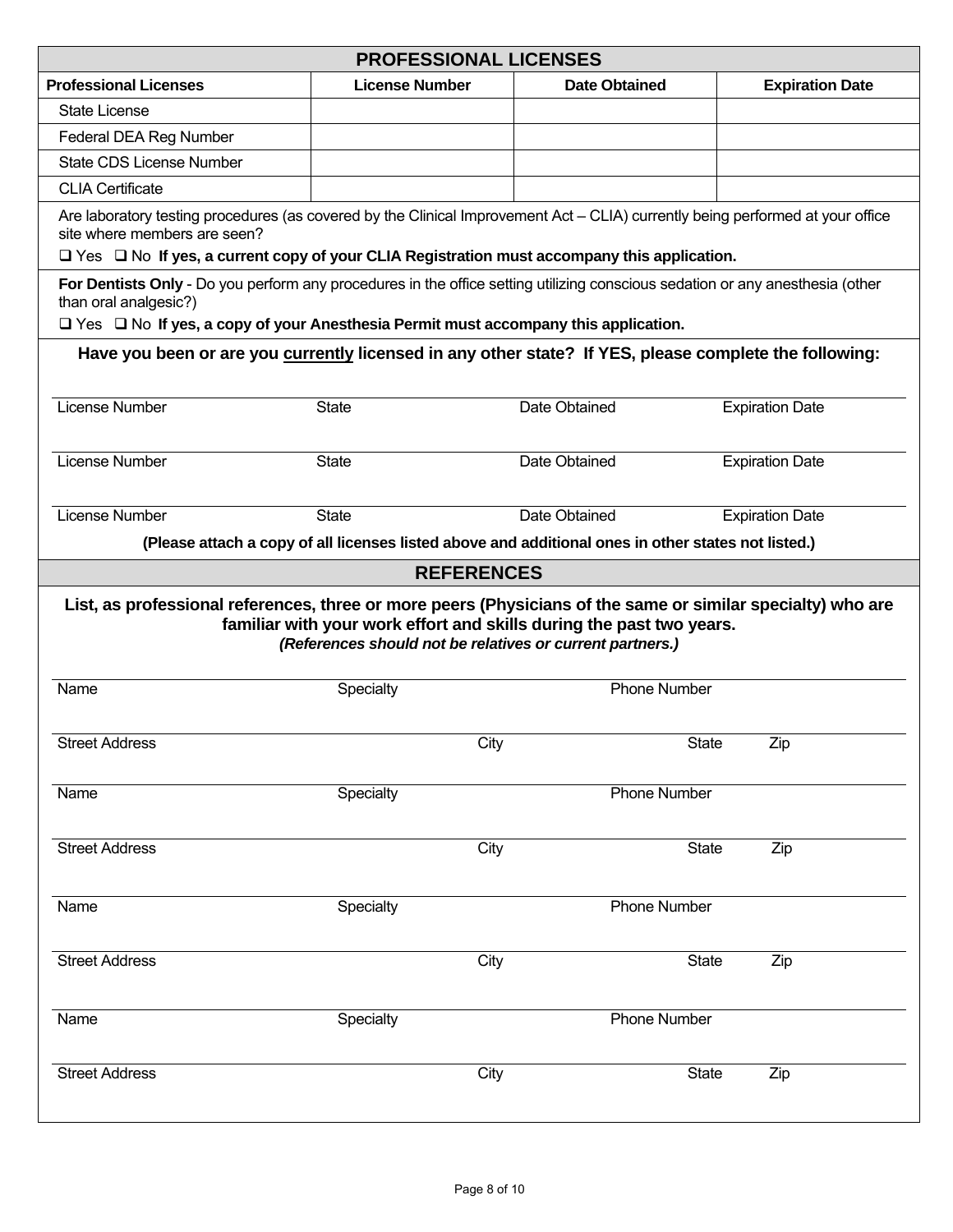|    | <b>PROFESSIONAL LIABILITY INSURANCE COVERAGE</b>                                                                                                                                                                                                                                                                                                       |                |                    |           |     |
|----|--------------------------------------------------------------------------------------------------------------------------------------------------------------------------------------------------------------------------------------------------------------------------------------------------------------------------------------------------------|----------------|--------------------|-----------|-----|
|    | Name of Carrier:                                                                                                                                                                                                                                                                                                                                       | Policy Number: |                    |           |     |
|    | Address of Carrier:                                                                                                                                                                                                                                                                                                                                    | Phone Number:  |                    |           |     |
|    | Amounts Per Occurrence/Aggregate:                                                                                                                                                                                                                                                                                                                      |                | Dates of Coverage: |           |     |
|    | Do you participate in the Louisiana Patients' Compensation Fund?                                                                                                                                                                                                                                                                                       | $\square$ Yes  | $\square$ No       |           |     |
|    | Are you self-insured in accordance with the Louisiana Medical Malpractice Act?                                                                                                                                                                                                                                                                         | $\square$ Yes  | $\square$ No       |           |     |
|    | Has current liability insurance carrier required exclusion of any procedures from insurance<br>coverage? (If yes, attach explanation)                                                                                                                                                                                                                  | $\Box$ Yes     | $\square$ No       |           |     |
|    | Please attach a copy of the current Certificates of Insurance.                                                                                                                                                                                                                                                                                         |                |                    |           |     |
|    | <b>GENERAL QUESTIONS</b>                                                                                                                                                                                                                                                                                                                               |                |                    |           |     |
|    | Please check the appropriate response to the following questions:<br>If you answered YES to any of the questions below, please attach a full explanation on a separate page.                                                                                                                                                                           |                | <b>YES</b>         | <b>NO</b> | N/A |
| 1. | Has any disciplinary action ever been instituted against your license to practice in your profession in<br>any state or country, or is any such action currently pending against you?                                                                                                                                                                  |                | $\bullet$          |           |     |
| 2. | Has any disciplinary action ever been instituted against your DEA registration or CDS license, or<br>have you voluntarily surrendered or limited your registration, or is any such action pending?                                                                                                                                                     |                |                    |           |     |
| 3. | Have you ever been convicted of, or pleaded nolo contendere to, or are you currently under<br>investigation for federal or state felony or other criminal charge or have you ever served a prison<br>sentence?                                                                                                                                         |                |                    |           |     |
| 4. | Have you ever been suspended from the Medicare or Medicaid program, or has your participation<br>status ever been modified?                                                                                                                                                                                                                            |                |                    |           |     |
| 5. | Have your clinical privileges at any hospital or healthcare institutions been voluntarily or involuntarily<br>revoked, not renewed, or subjected to probationary or other disciplinary conditions, or has any<br>proceeding been instituted or recommended by a hospital administration, medical staff committee<br>or governing board?                |                |                    |           |     |
| 6. | Have you ever received a sanction from any regulatory agency (e.g., CLIA, OSHA, etc.)?                                                                                                                                                                                                                                                                 |                |                    |           |     |
| 7. | Have you engaged in the illegal use of drugs within the past two years? "Illegal use of drugs"<br>means the use of controlled substances obtained illegally, not obtained pursuant to a valid<br>prescription or not taken in accordance with the direction of a licensed healthcare practitioner.                                                     |                |                    |           |     |
| 8. | Do you currently have any ongoing physical or mental impairment or condition which would make<br>you unable, with or without reasonable accommodation, to perform the essential functions of a<br>practitioner in your area of practice, or unable to perform those essential functions without a direct<br>threat to the health and safety of others? |                |                    |           |     |
| 9. | Do you, your business entity or any family member have an ownership greater than 5% in any<br>medical enterprise or business?                                                                                                                                                                                                                          |                |                    |           |     |
|    | If YES, please enter the ownership percentage _______________ and attach a full explanation.                                                                                                                                                                                                                                                           |                |                    |           |     |
|    | 10. Are you presently a named defendant in a pending professional liability lawsuit?                                                                                                                                                                                                                                                                   |                |                    |           |     |
|    | If YES, please enter the number of cases ______________ and attach a full explanation of each.                                                                                                                                                                                                                                                         |                |                    |           |     |
|    | 11. During the past 5 years has any adverse medical review panel opinion been rendered, has any<br>settlement or judgment been made, or has any payment been made by you or on your behalf in a<br>professional liability action or potential action?                                                                                                  |                |                    |           |     |
|    | and attach a full explanation of each.<br>If YES, please enter the number of cases ______________                                                                                                                                                                                                                                                      |                |                    |           |     |